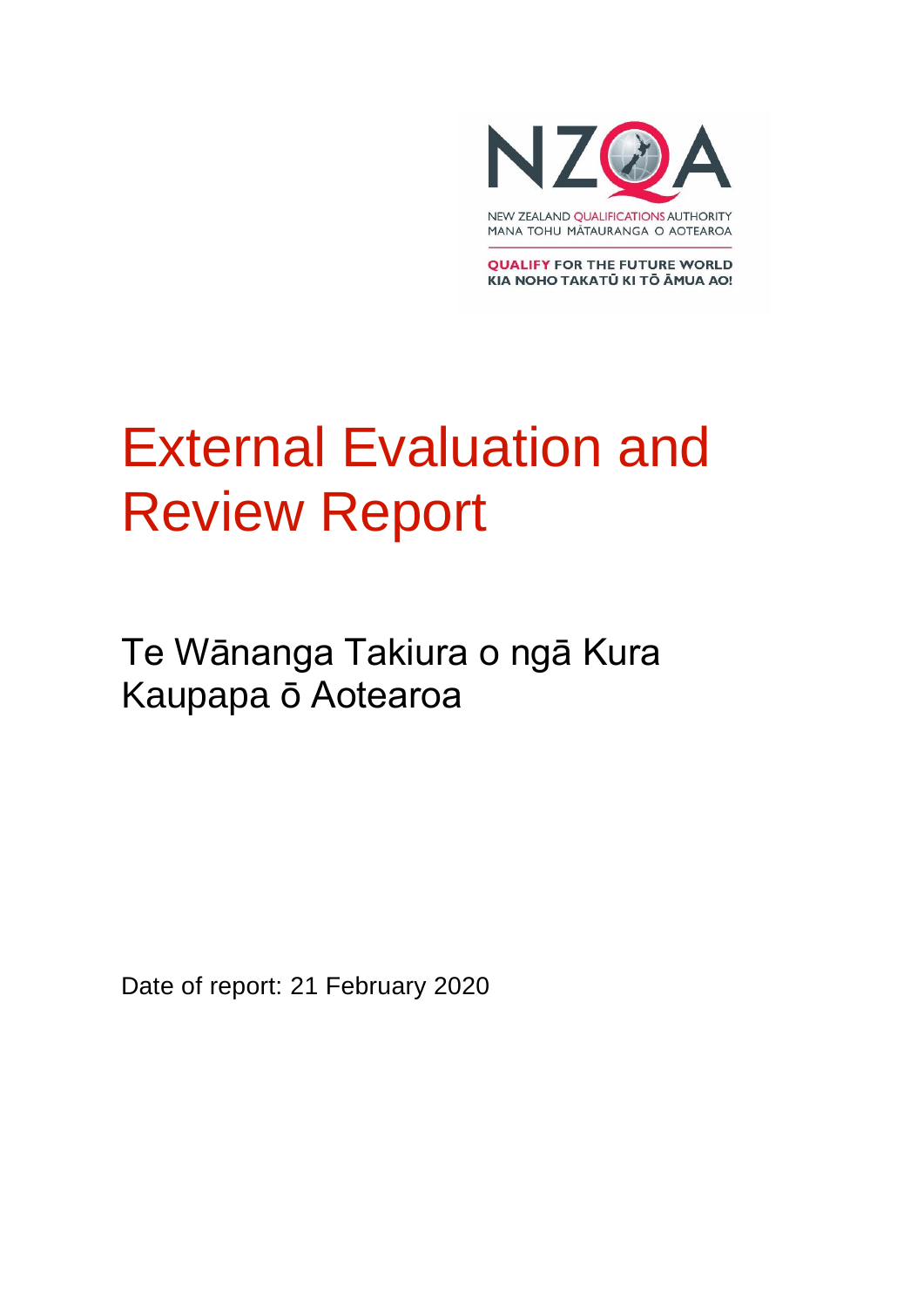### Te Wānanga Takiura o ngā Kura Kaupapa ō Aotearoa

*Te Wānanga Takiura o nga Kura Kaupapa ō Aotearoa (Te Wānanga Takiura) is a Māori organisation with a singular focus on Te Reo Māori and teaching within a Māori context. Te Wānanga Takiura achieves this through a strong commitment to its vision, kia angitu te Māori, by providing opportunities for learning in a kaupapa and tikanga Māori-oriented environment, with well-visioned and defined cultural and employment pathways, and strong relationships to the wider community.*

| Te momo:                         | Private training establishment (PTE)                                                                                                                                                                                |  |  |  |
|----------------------------------|---------------------------------------------------------------------------------------------------------------------------------------------------------------------------------------------------------------------|--|--|--|
| Ngā Wāhi:                        | Floor 3, 711 Mt Albert Road, Royal Oak, Auckland                                                                                                                                                                    |  |  |  |
| Code of Practice signatory:      | <b>No</b>                                                                                                                                                                                                           |  |  |  |
| Ākonga:                          | 117 ākonga enrolled in 2019 academic year                                                                                                                                                                           |  |  |  |
| Ngā Kaimahi:                     | Eight full-time equivalent teaching staff, one part-time<br>teaching staff, three full-time administration staff, one full-<br>time equivalent librarian                                                            |  |  |  |
| Ngā āhuatanga o te whare<br>ako: | Te Wānanga Takiura operates based on kaupapa Māori<br>and tikanga Māori principles. These principles guide the<br>organisation and learners. All programmes delivered by Te<br>Wānanga Takiura are in Te Reo Māori. |  |  |  |
| Ngā hua i mua:                   | Pounamu Kahurangi - Ngā hua o te whare ako                                                                                                                                                                          |  |  |  |
|                                  | Pounamu Kahurangi - Ngā whakairinga kōrero                                                                                                                                                                          |  |  |  |
| Ngā Wā Arotahi:                  | The scope of this evaluation comprised the following focus<br>areas:                                                                                                                                                |  |  |  |
|                                  | Rumaki Reo                                                                                                                                                                                                          |  |  |  |
|                                  | Bachelor of Teaching Kura Kaupapa Reo Māori: Te<br>Tohu Paetahi Ako Kura Kaupapa Māori                                                                                                                              |  |  |  |
| Tau MoE:                         | 8425                                                                                                                                                                                                                |  |  |  |
| Tohu NZQA:                       | C36745                                                                                                                                                                                                              |  |  |  |
| Te rā i tae atu ai te EER:       | 21-23 October 2019                                                                                                                                                                                                  |  |  |  |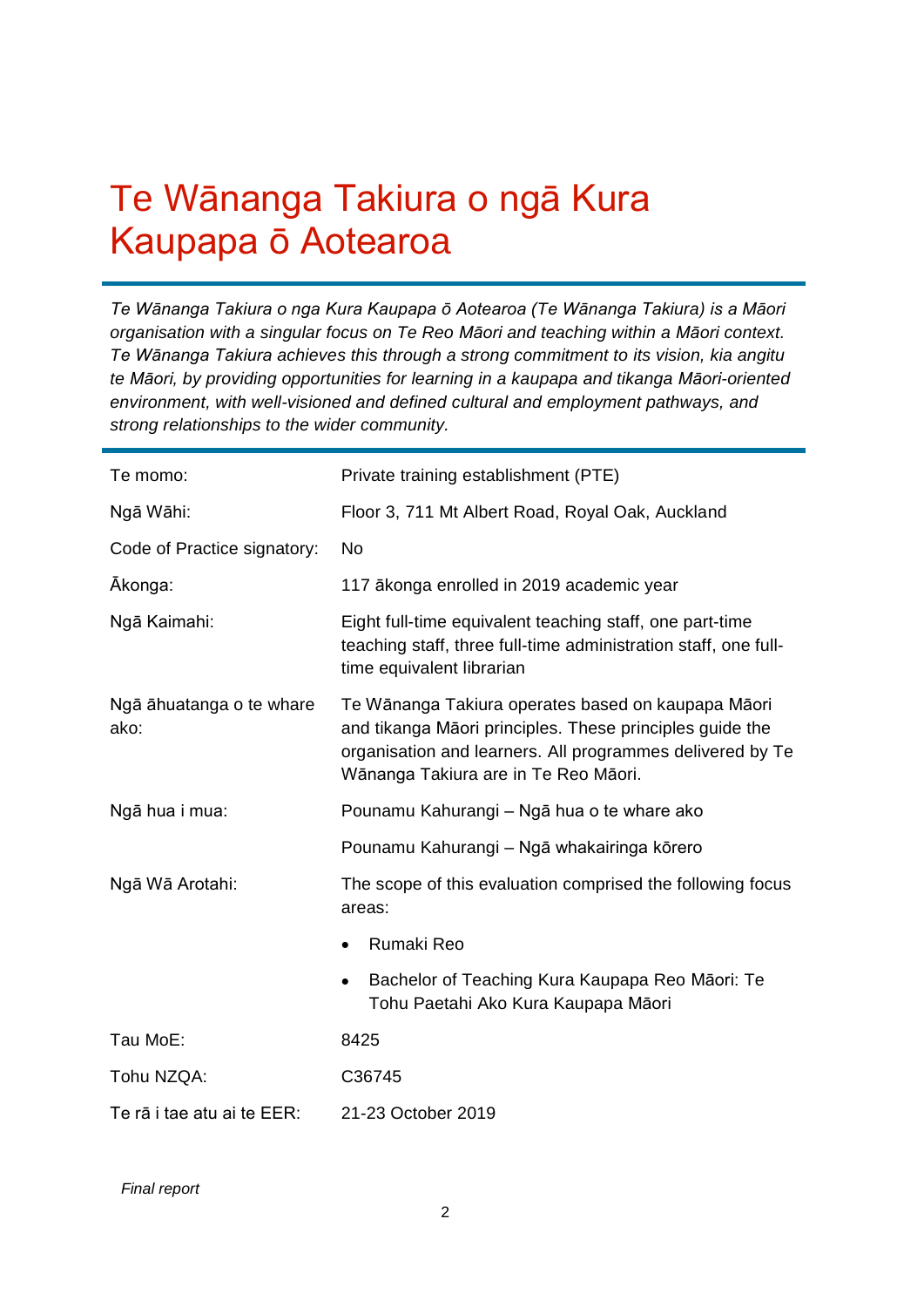### Summary of Results

*Te Wānanga Takiura's organisational ethos and practices are firmly embedded in kaupapa Māori and tikanga Māori, which have an active role in contributing to positive outcomes for its ākonga and the wider community. Self-reflective practice is based on kaupapa Māori and tikanga Māori and occurs at all levels of the organisation. Any gaps are not significant and are actively managed by Te Wānanga Takiura.*

| Pounamu Kahurangi -                                     | $\bullet$ | Te Wānanga Takiura has a singular commitment to te reo<br>Māori me ōna tikanga. These values and this vision is<br>embedded and shared throughout the organisation, from<br>the leadership, to academic and administration staff, to<br>ākonga and with external stakeholders.                                                         |
|---------------------------------------------------------|-----------|----------------------------------------------------------------------------------------------------------------------------------------------------------------------------------------------------------------------------------------------------------------------------------------------------------------------------------------|
| Ngā Hua o Te Whare<br>Ako                               | $\bullet$ | The organisation rigorously accounts for its activities.<br>Feedback and reflection routinely occurs at all levels of the<br>organisation and is stringently recorded. Shared<br>communication and responsibility further support a<br>collective understanding of PTE oversight for Te Kāhui<br>Tautoko and the academic board.       |
| Pounamu Kahurangi -<br>Ngā Whakairinga<br><b>Körero</b> | ٠         | There is a strong sense of community, kinship and<br>participation at Te Wānanga Takiura.<br>Whakawhanaungatanga is maintained and greatly benefits<br>ākonga in their course of study.                                                                                                                                                |
|                                                         | $\bullet$ | Learning is well planned and well executed by pouako<br>proficient in delivering their respective programmes of<br>study. Assessment and moderation is effective and valued<br>by staff. These are good expressions of manaakitanga.                                                                                                   |
|                                                         | $\bullet$ | Akonga gain skills and knowledge that are highly valued<br>within their respective communities, places of employment<br>and whānau. Graduates of Te Wānanga Takiura, with their<br>respective pūkenga, are highly sought after.                                                                                                        |
|                                                         | $\bullet$ | Te Wānanga Takiura is valued for the significant<br>contribution it makes to the community. This is<br>demonstrated in the long-standing connections and support<br>from the wider Tāmaki community. These contributions are<br>considered significant and of value, not only to the<br>community of Tāmaki but to te ao Māori whānui. |
|                                                         |           | Te Wānanga Takiura consistently achieves high                                                                                                                                                                                                                                                                                          |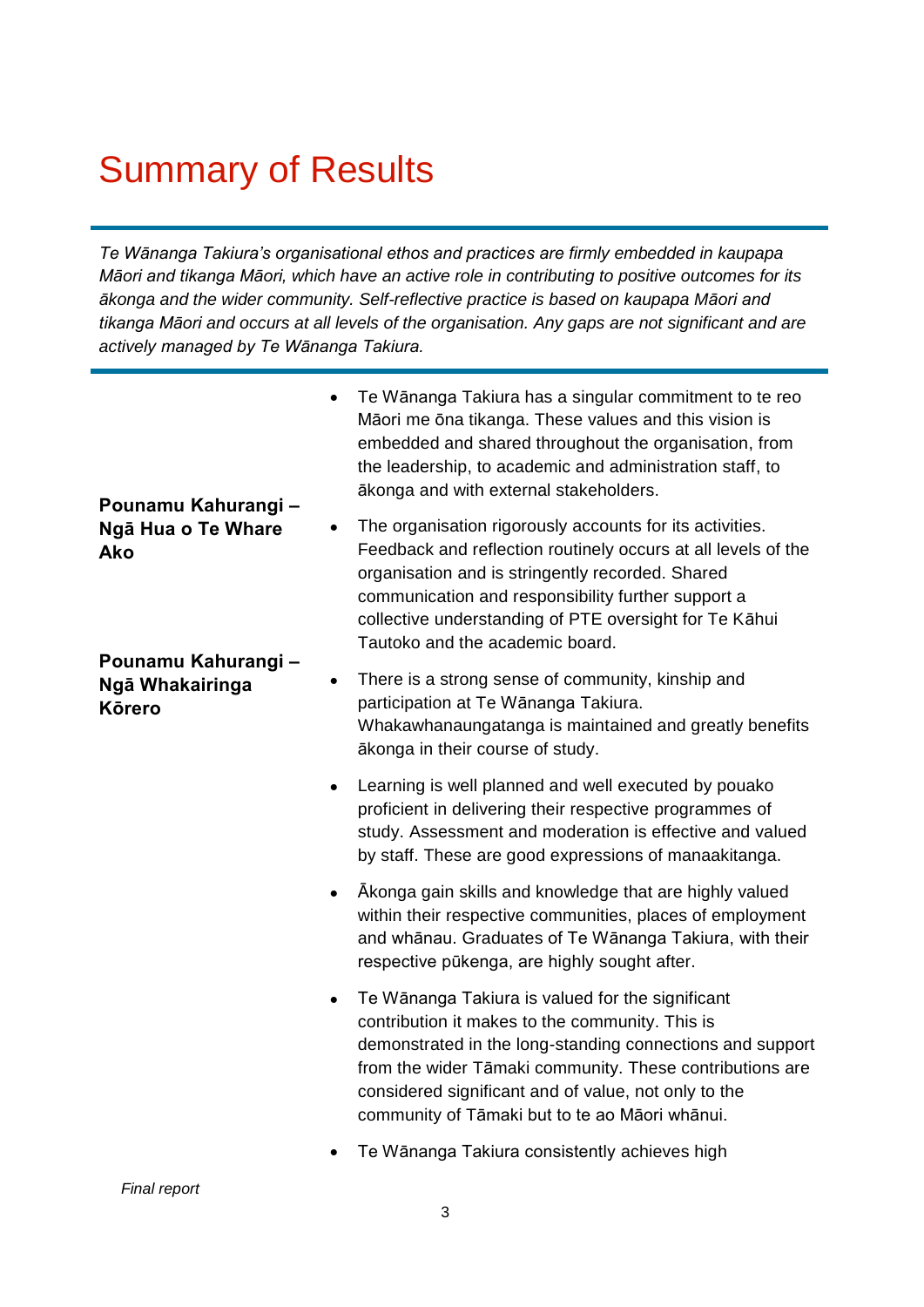employment outcomes for its ākonga by producing distinguished graduates.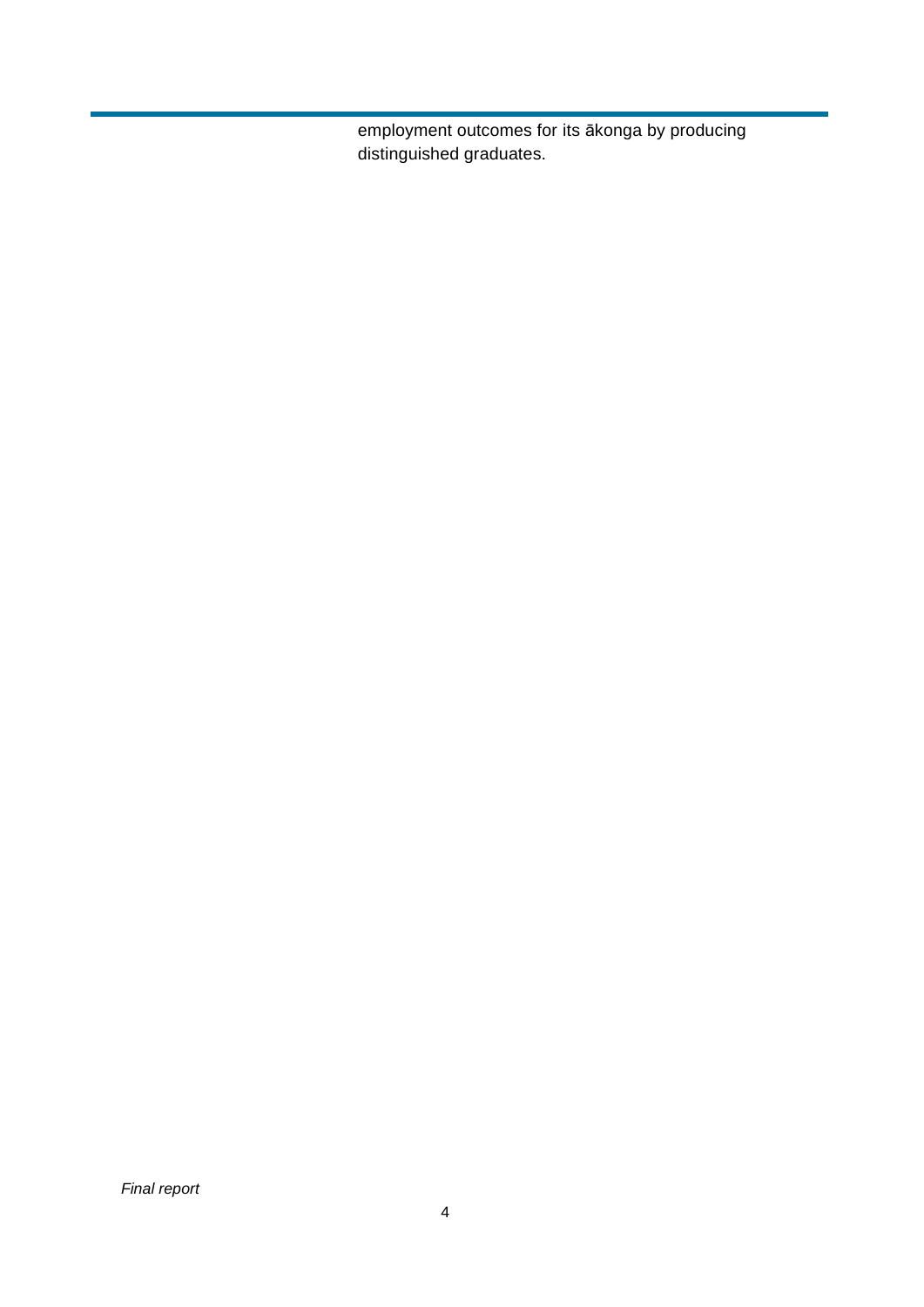## He Pātai Arotake

|                            | Ka pēhea tā koutou whakapuaki i te kaupapa, ā, ka pēhea koutou e<br>mõhio ai e whakatutukihia ana?                                                                                                                                                                                                   |
|----------------------------|------------------------------------------------------------------------------------------------------------------------------------------------------------------------------------------------------------------------------------------------------------------------------------------------------|
| Ngā hua o te<br>whare ako: | Pounamu Kahurangi                                                                                                                                                                                                                                                                                    |
| Ngā whakairinga<br>kōrero  | Pounamu Kahurangi                                                                                                                                                                                                                                                                                    |
| Ngā Kitenga:               | Te Wānanga Takiura is a kaupapa Māori organisation with a clear<br>vision: kia angitu te Māori. This vision provides a strong sense of<br>purpose and direction that is shared at all levels of the organisation,<br>as well as by its respective stakeholders in the community.                     |
|                            | There is strong evidence of kaupapa Māori and tikanga Māori<br>occurring in practice within the organisation, contributing to positive<br>outcomes for ākonga:                                                                                                                                       |
|                            | through strong leadership and rangatiratanga offered by staff<br>$\bullet$<br>and pouako in the exercise of embedded Māori customary<br>practices                                                                                                                                                    |
|                            | through manaakitanga with wraparound support to ākonga<br>$\bullet$<br>offered by pouako and staff                                                                                                                                                                                                   |
|                            | through a strong sense of belonging and participation in<br>$\bullet$<br>learning activities at Te Wānanga Takiura. This sense of<br>whanaungatanga greatly benefits learners during their course of<br>study.                                                                                       |
|                            | through open dialogue and responsiveness of pouako and<br>$\bullet$<br>administration staff to the needs of ākonga                                                                                                                                                                                   |
|                            | through the knowledge and skills gained during their learning<br>which provides them with pathways toward higher-level study,<br>cultural actualisation and employment.                                                                                                                              |
|                            | Te Wānanga Takiura is highly regarded by its communities. It has<br>long-standing relationships with local kura auraki, kura kaupapa<br>Māori, their staff and principals, with police and customs. All<br>stakeholders acknowledge the high calibre of graduates produced<br>by Te Wānanga Takiura. |
|                            | Organisational management takes place on a kaupapa Māori and<br>tikanga Māori basis, ā-kanohi, and ā-waha. Records of these                                                                                                                                                                          |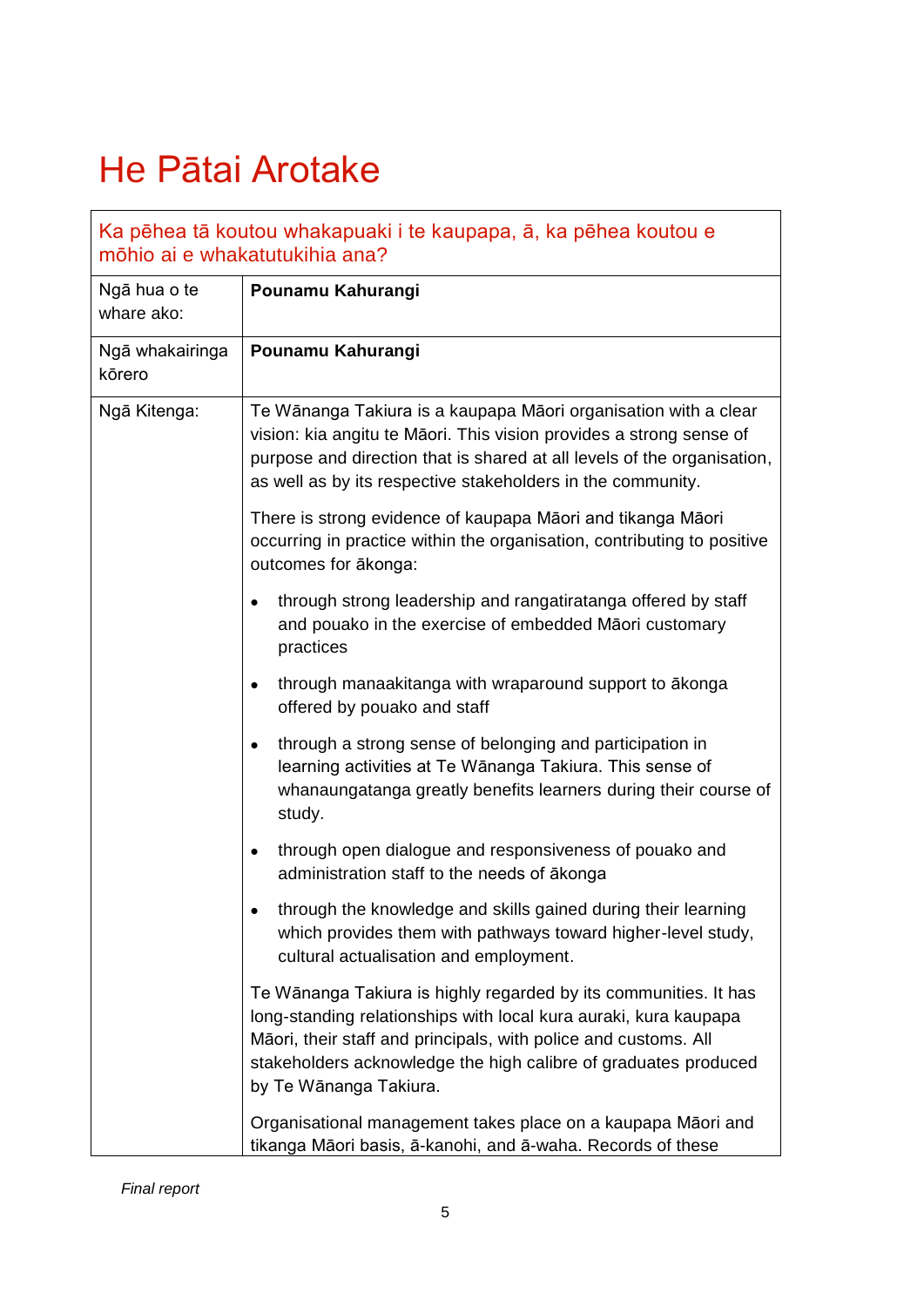| interactions are thoroughly maintained to ensure effective<br>oversight, reflection, feedback and support can take place.                                                                                                                                                                                                                                  |
|------------------------------------------------------------------------------------------------------------------------------------------------------------------------------------------------------------------------------------------------------------------------------------------------------------------------------------------------------------|
| Accountability and transparency across the organisation are<br>actively maintained. This is done through regular hui, reporting and<br>monitoring of outcomes. The quality management system used by<br>Te Wānanga Takiura ensures that these accountabilities are met.                                                                                    |
| Currently, the kaitiaki huhua (principal) has been critical to ensuring<br>these aspects of the organisation are being met. This is both at an<br>operational and a strategic level. Management has recognised this,<br>and succession planning has been initiated and implemented by Te<br>Wānanga Takiura.                                               |
| To further strengthen this, a plan for broadening oversight and<br>responsibility for both governance and management has been<br>incorporated into the succession plan. In due course, this will both<br>lessen the burden for the kaitiaki huhua while ensuring the<br>organisation is able to remain responsive in relation to matters of<br>compliance. |
| Te Wānanga Takiura has systems and processes in place to collect<br>and assess feedback from within and outside the organisation. This<br>information is readily considered and used to inform practice in the<br>learning environment.                                                                                                                    |
| The skills and expertise of pouako are used in their roles, and clear<br>expectations of staff performance ensure teaching, learning and<br>assessment are rigorous and of quality. Pouako are supported in<br>their roles through opportunities for professional development,<br>appraisal and systematic moderation.                                     |
| Self-reflection is a routine practice within the organisation which is<br>done both formally and informally. Te Wānanga Takiura takes care<br>to review and make improvements where necessary.                                                                                                                                                             |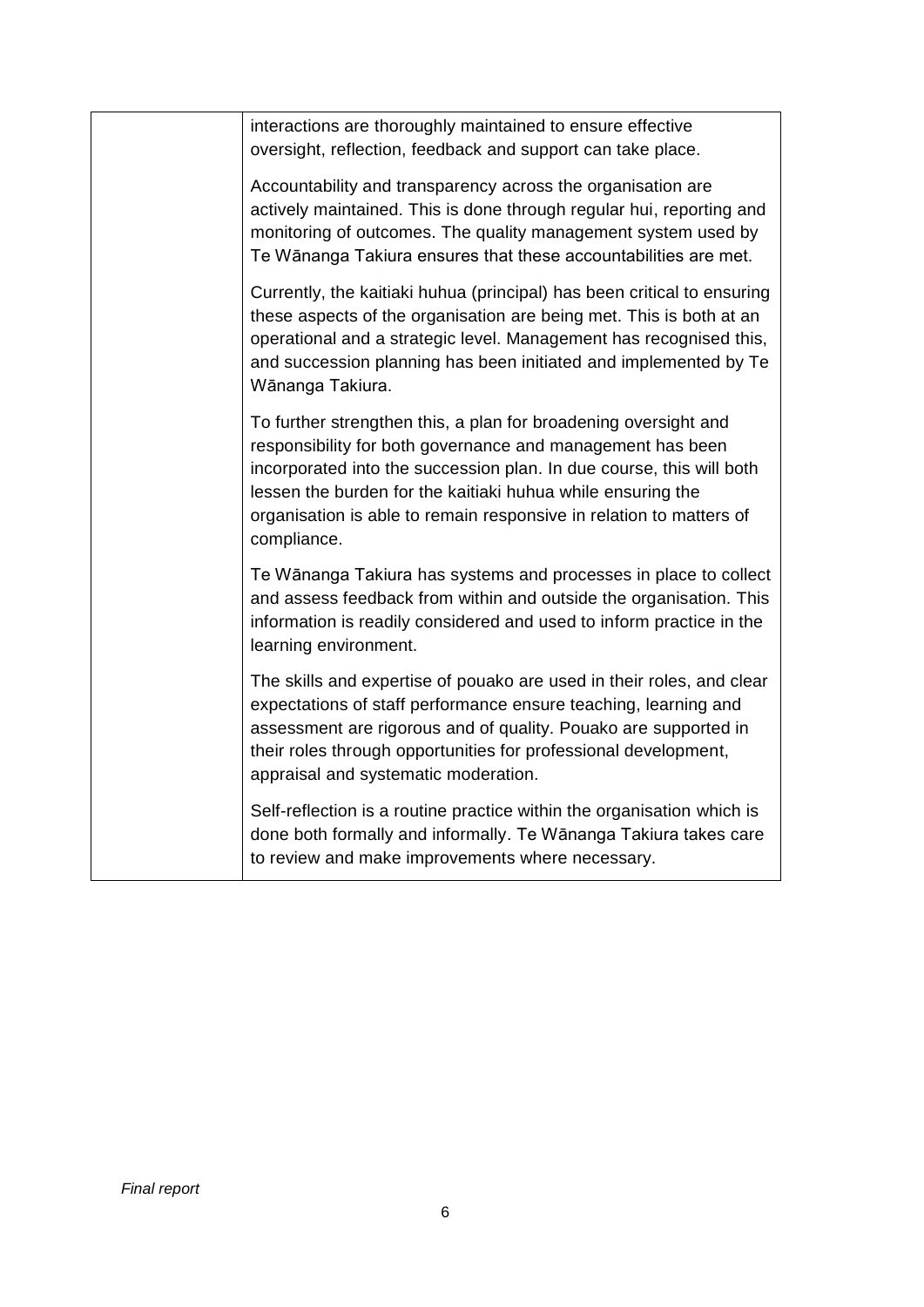### Focus Areas

1. Te Wā Arotahi: Te Tohu Paetahi Ako Kura Kaupapa Māori (Kaupae 7)

| Ngā Hua o Te<br>Whare Ako: | Pounamu Kahurangi                                                                                                                                                                                                                                                                                                                                                                            |
|----------------------------|----------------------------------------------------------------------------------------------------------------------------------------------------------------------------------------------------------------------------------------------------------------------------------------------------------------------------------------------------------------------------------------------|
| Te Whakairinga<br>Kōrero:  | Pounamu Kahurangi                                                                                                                                                                                                                                                                                                                                                                            |
| Whakamārama                | Te Tohu Paetahi Ako Kura Kaupapa Māori (Te Tohu Paetahi) is<br>the highest-level programme offered by Te Wānanga Takiura. This<br>programme is a 360-credit, level 7 Bachelor of Teaching, delivered<br>over three years through the medium of te reo Māori. Graduates of<br>this programme go on to teach in primary schools and in Māori<br>immersion environments.                        |
| Ngā Kitenga:               | Te Wānanga Takiura provides ākonga with a learning experience:                                                                                                                                                                                                                                                                                                                               |
|                            | that is uniquely based in tikanga Māori and mātauranga Māori<br>٠                                                                                                                                                                                                                                                                                                                            |
|                            | that provides the knowledge and skills in teaching desired by<br>$\bullet$<br>employers in their field                                                                                                                                                                                                                                                                                       |
|                            | in an environment that is nurturing and transformational.                                                                                                                                                                                                                                                                                                                                    |
|                            | Te Wānanga Takiura sets clear expectations for Te Tohu Paetahi.<br>Akonga who enrol are subject to an interview process by the<br>kaitiaki huhua to ensure eligibility as well as capability. Akonga are<br>clear about their commitments to the programme.                                                                                                                                  |
|                            | The values of the organisation are what lead pouako,<br>administration staff and ākonga in their daily interactions. A culture<br>of manaakitanga is evident in the ongoing support offered to<br>ākonga and their peers by pouako, as well as administration staff.                                                                                                                         |
|                            | Akonga feel secure and actively use these opportunities of pastoral<br>care and academic support. The types of interactions that take<br>place range from direct contact with pouako, associate teachers<br>and administration staff, to peer-to-peer interactions and tuakana-<br>teina relationships. Whanaungatanga of this nature is a natural<br>practice among staff and ākonga alike. |
|                            | Akonga genuinely value their learning and regard the teachings of<br>their pouako with reverence. A common theme from discussions<br>with associate teachers and principals was that ākonga and<br>graduates from Te Wānanga Takiura were often their most<br>preferred candidates for employment. This was often attributed to                                                              |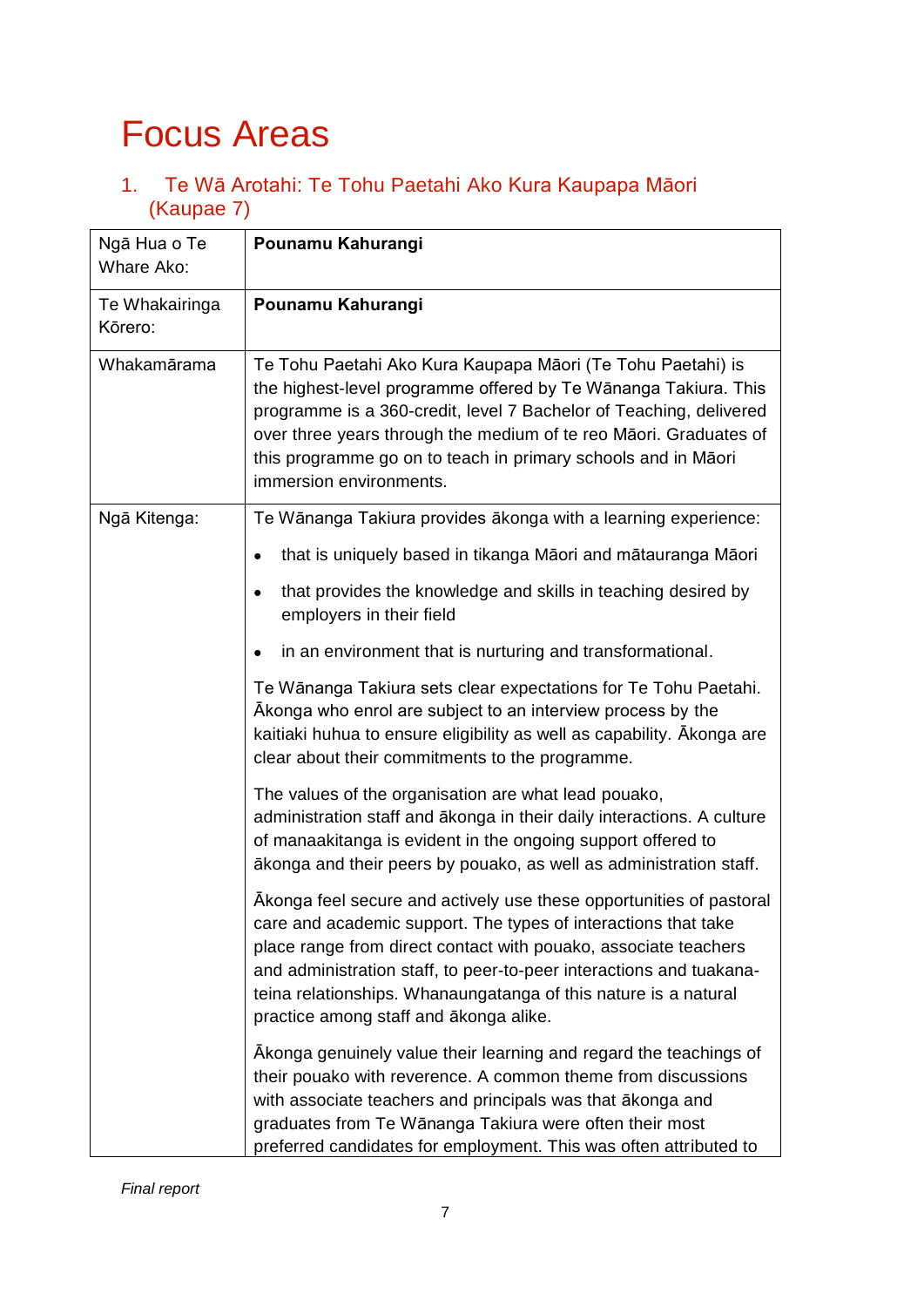ākonga who came with a strong grasp of te reo, tikanga and pedagogical approaches conducive to Māori learners.

Achievement at Te Wānanga Takiura per academic year ranges from 70-90 per cent. This is measured across each ahurewa component of study offered within Te Tohu Paetahi. These successes are due to the quality of the programme, the efforts of pouako to manaaki ākonga through their teaching and support, an environment that fosters whanaungatanga, and the commitment of ākonga to their learning.

| Course/year | 2016         | 2017        | 2018        |
|-------------|--------------|-------------|-------------|
| Ahurewa 100 | 14/20 (70%)  | 16/18 (89%) | 13/17 (76%) |
| Ahurewa 200 | 8/8 (100%)   | 10/13 (77%) | 13/17 (76%) |
| Ahurewa 300 | 10/10 (100%) | 8/10 (80%)  | 4/7 (57%)   |
| Overall     | 90%          | 82%         | 70%         |

**Table 1. Te Tohu Paetahi – Ahurewa completions 2016-2018**

Successful completion of the qualification can be seen in completions of the Ahuewa 300 level component. These have ranged from 57-100 per cent since 2016. The most recent completions for 2018 are considered an outlier. The organisation acknowledged that the majority of these learners needed to return to employment to retain their well-being rather than finish study.

Te Wānanga Takiura understands its ākonga as well as their reasons for non-completion. The organisation is proactive with this information and takes steps to mitigate any barriers to achievement where possible. This takes the form of offering financial assistance and directing prospective students to scholarship opportunities.

The benefit of early discussions with stakeholders is supported by Te Wananga Takiura destination data. More than 90 per cent of graduates from 2016-2018 who were awarded the qualification gained permanent employment.

|  |  |  | Table 2. Te Tohu Paetahi employment destination data 2016-2018 |  |  |
|--|--|--|----------------------------------------------------------------|--|--|
|  |  |  |                                                                |  |  |

| Course/year        | 2016         | 2017       | 2018       |
|--------------------|--------------|------------|------------|
| Te Tohu<br>Paetahi | $9/10(90\%)$ | 8/8 (100%) | 4/4 (100%) |

Self-reflection is practised both formally and informally throughout the organisation. It takes place before, during and after a programme has been completed. Ākonga provide an aromatawai (feedback form) at the conclusion of each component of study and are consistently invited to provide feedback at any time during the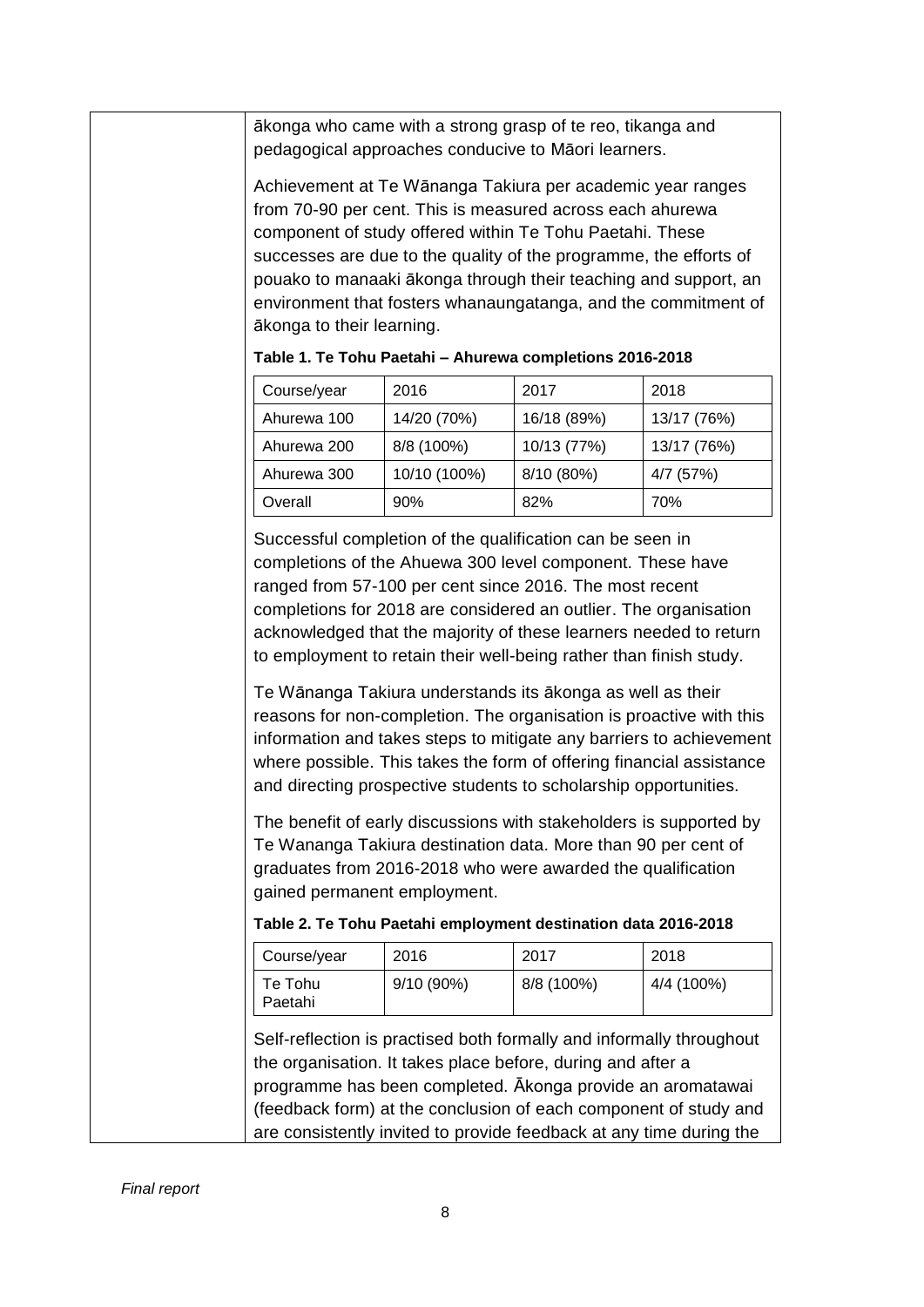| programme. Pouako and staff use this information to improve their<br>practice and/or resolve queries from akonga related to their study.                                                                                                                                                                                                                                                                                                                                                                                                                        |
|-----------------------------------------------------------------------------------------------------------------------------------------------------------------------------------------------------------------------------------------------------------------------------------------------------------------------------------------------------------------------------------------------------------------------------------------------------------------------------------------------------------------------------------------------------------------|
| A system for assessment and moderation is in place to ensure<br>assessment is robust. Pouako are moderated internally by their<br>peers and seniors. This occurs for every component of study on a<br>regular and routine basis. Pouako receive feedback from the<br>moderator and any changes are implemented and monitored as<br>required. An external moderator would provide added perspective<br>to further strengthen the assessment process.                                                                                                             |
| Te Wānanga Takiura has also appointed a new degree monitor<br>who will provide the organisation with an external perspective to<br>inform the quality of delivery of Te Tohu Paetahi.                                                                                                                                                                                                                                                                                                                                                                           |
| Further to this, Te Wānanga Takiura is currently engaging various<br>stakeholders from the community (principals, schools, Teaching<br>Council, the Ministry of Education) to provide a more expedient<br>pathway to a permanent teaching position for individuals with a<br>Limited Authority to Teach. Te Wānanga Takura realises the<br>difficulties ākonga face when choosing a career pathway to<br>become a registered teacher. This is also in part a response to the<br>stakeholders and wider community who have an immediate<br>demand for graduates. |

#### 2. Te Wā Arotahi: Rumaki Reo (Kaupae 5)

| Ngā Hua o Te<br>Whare Ako: | Pounamu Kahurangi                                                                                                                                                                                                                                                                                                                                                                         |
|----------------------------|-------------------------------------------------------------------------------------------------------------------------------------------------------------------------------------------------------------------------------------------------------------------------------------------------------------------------------------------------------------------------------------------|
| Te Whakairinga<br>Kōrero:  | Pounamu Kahurangi                                                                                                                                                                                                                                                                                                                                                                         |
| Whakamārama                | This programme is a level 5, 120-credit diploma programme<br>delivered over one year through the medium of te reo Māori. This<br>programme provides ākonga with proficiency in te reo Māori me<br>ōna tikanga.                                                                                                                                                                            |
| Ngā Kitenga:               | Similar to Te Tohu Paetahi, Te Wānanga Takiura provides ākonga<br>with a learning experience:<br>that is uniquely based in tikanga Māori and mātauranga Māori<br>that provides quality outcomes in te reo Māori and tikanga<br>$\bullet$<br>Māori, for ākonga, their whānau, the wider community and their<br>employers<br>in an environment that is both nurturing and transformational. |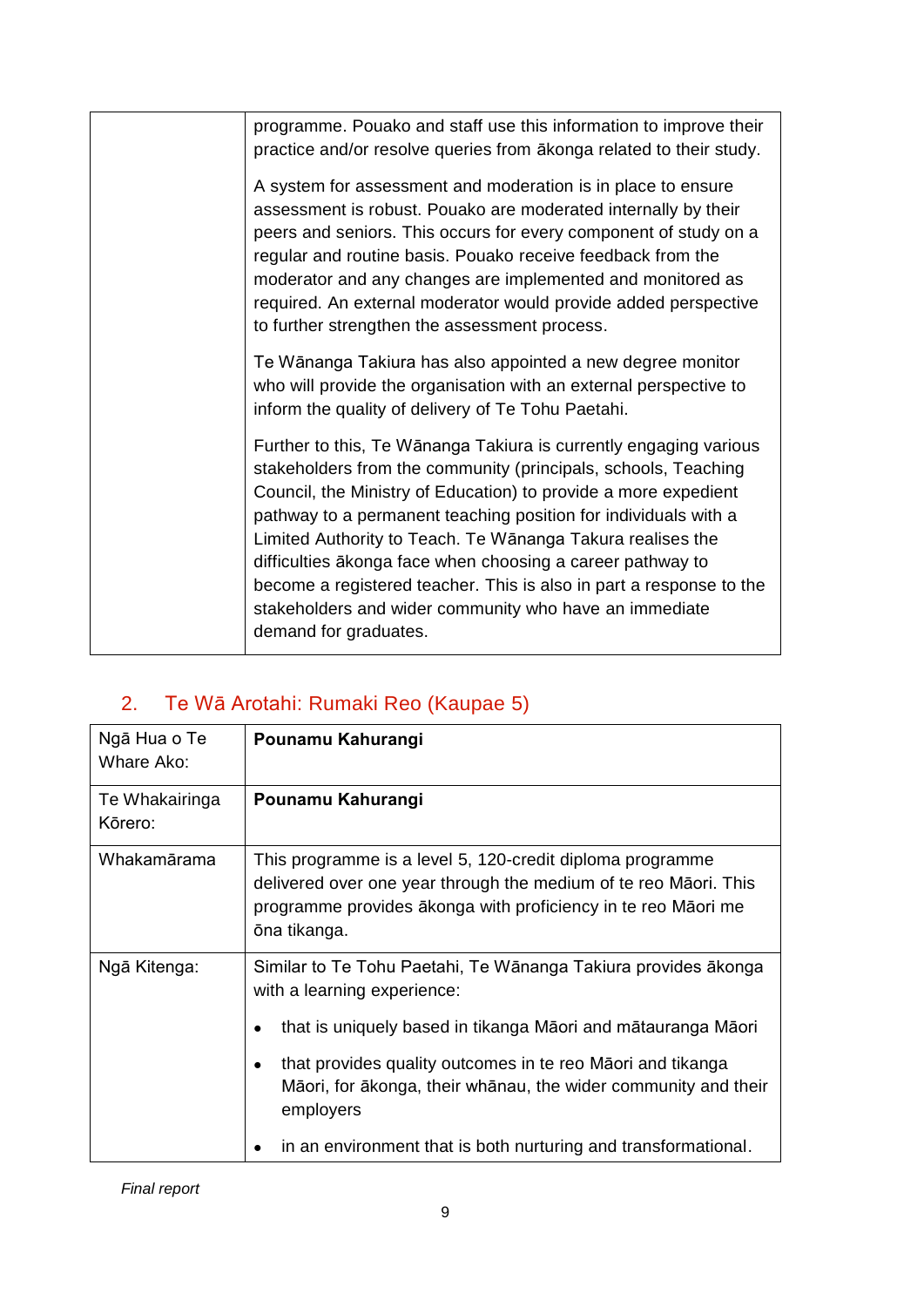| This programme is designed to immerse ākonga in te ao Māori<br>through the medium of te reo. A konga who enter this programme<br>of study have a desire to acquire the language as well as gain<br>experience in a te ao Māori context.                                                                                                                                                                                                                                          |
|----------------------------------------------------------------------------------------------------------------------------------------------------------------------------------------------------------------------------------------------------------------------------------------------------------------------------------------------------------------------------------------------------------------------------------------------------------------------------------|
| Pouako and staff have a firm commitment to the success of<br>ākonga. This commitment is derived from the organisation's vision:<br>kia angitu te Māori. This commitment is also adopted by ākonga in<br>their learning journey.                                                                                                                                                                                                                                                  |
| Ākonga and pouako hold the two kaitiaki huhua in high esteem and<br>consider their example an outcome to strive towards. This is an<br>example of rangatiratanga, where akonga are inspired to advance<br>their own knowledge and skills.                                                                                                                                                                                                                                        |
| Discussions with ākonga consistently conveyed a strong sense of<br>manaakitanga and whanaungatanga offered by pouako, staff and<br>their peers. This atmosphere generates an environment that is<br>culturally safe and benefits ākonga in their learning.                                                                                                                                                                                                                       |
| Ākonga are constantly challenged to use te reo Māori during their<br>study, as well as in their own time. Practice and participation in<br>tikanga Māori, karakia, kōrero and waiata provide ākonga with<br>multiple opportunities to apply their learning.                                                                                                                                                                                                                      |
| This programme is intended for full-time akonga. The types of<br>akonga vary, from high school leavers to those in employment with<br>sabbatical leave. Discussions with stakeholders representing<br>schools, the New Zealand Police and New Zealand Customs all<br>affirm that the outcomes of the programme are of a significant and<br>high quality.                                                                                                                         |
| This programme is used by employers to raise the level of Māori<br>competency of their staff, both linguistically and culturally. The<br>Rumaki Reo programme was identified by these stakeholders as<br>integral to advancing this agenda within their respective<br>workplaces. The New Zealand Police annually uses this<br>programme for professional development so that apiha can more<br>readily connect with Māori in their community.                                   |
| Akonga achievement for Rumaki Reo ranges from 80-83 per cent<br>and is demonstrated through the organisation's achievement data.<br>This is a consistent rate of achievement. A konga also describe<br>their success as being able to communicate in te reo Māori with<br>their wider whānau, fostering a desire in others to learn te reo,<br>regaining and affirming their cultural identity, and the normalisation<br>of te reo Māori and tikanga Māori in everyday practice. |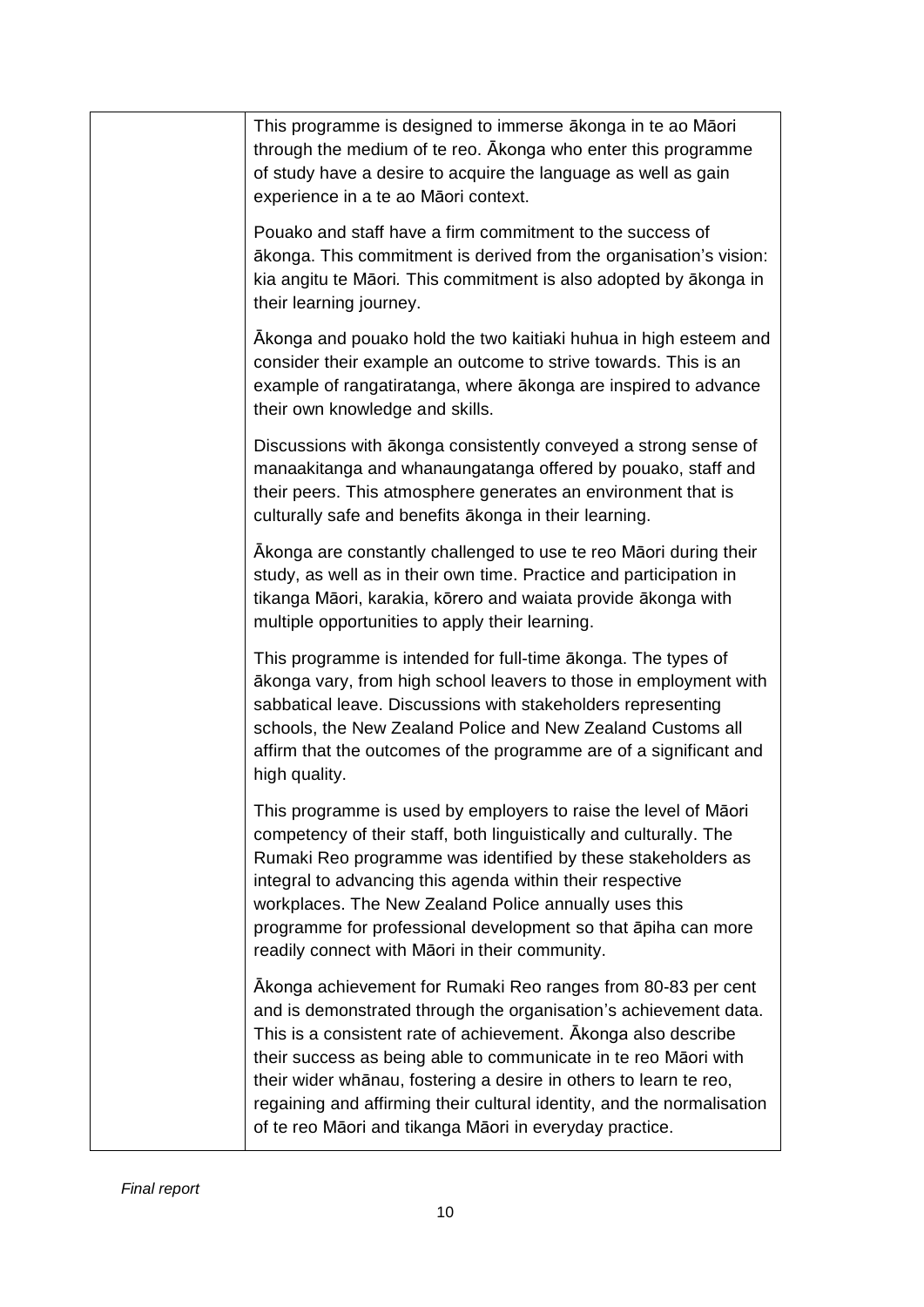| Course/year                                                                                                                                                                                                                                                                                                                                                                                                                                                                                                                                                                                                                                                                                                                                                                                                                                                                                                                                                                                                                                                                                                                                                            | 2016  | 2017  | 2018  |
|------------------------------------------------------------------------------------------------------------------------------------------------------------------------------------------------------------------------------------------------------------------------------------------------------------------------------------------------------------------------------------------------------------------------------------------------------------------------------------------------------------------------------------------------------------------------------------------------------------------------------------------------------------------------------------------------------------------------------------------------------------------------------------------------------------------------------------------------------------------------------------------------------------------------------------------------------------------------------------------------------------------------------------------------------------------------------------------------------------------------------------------------------------------------|-------|-------|-------|
| Rumaki Reo                                                                                                                                                                                                                                                                                                                                                                                                                                                                                                                                                                                                                                                                                                                                                                                                                                                                                                                                                                                                                                                                                                                                                             | 49/59 | 51/64 | 48/60 |
| Overall                                                                                                                                                                                                                                                                                                                                                                                                                                                                                                                                                                                                                                                                                                                                                                                                                                                                                                                                                                                                                                                                                                                                                                | 83%   | 80%   | 80%   |
| As with Te Tohu Paetahi, self-reflection occurs both formally and<br>informally. Akonga are encouraged to provide feedback, and<br>pouako and staff are responsive and supportive in addressing the<br>needs or concerns of ākonga. Feedback about the programme is<br>readily considered and used to inform improvements in programme<br>delivery. At the end of each component of study, akonga provide<br>an aromatawai, assessing the teaching and learning that has taken<br>place. This information is reviewed by pouako and staff and used<br>to inform ongoing practice.<br>A system for assessment and moderation is used by Te Wānanga<br>Takiura to assure the quality of assessment for this programme.<br>Moderation regularly occurs for every component of study within<br>Rūmaki Reo. Pouako are moderated by their seniors or peers and<br>are provided with feedback about judgments, tasks and the<br>resources used. Any subsequent changes are implemented and<br>monitored. To further strengthen this process, an external<br>moderator may provide the organisation with a valuable added<br>perspective to further inform robust assessment. |       |       |       |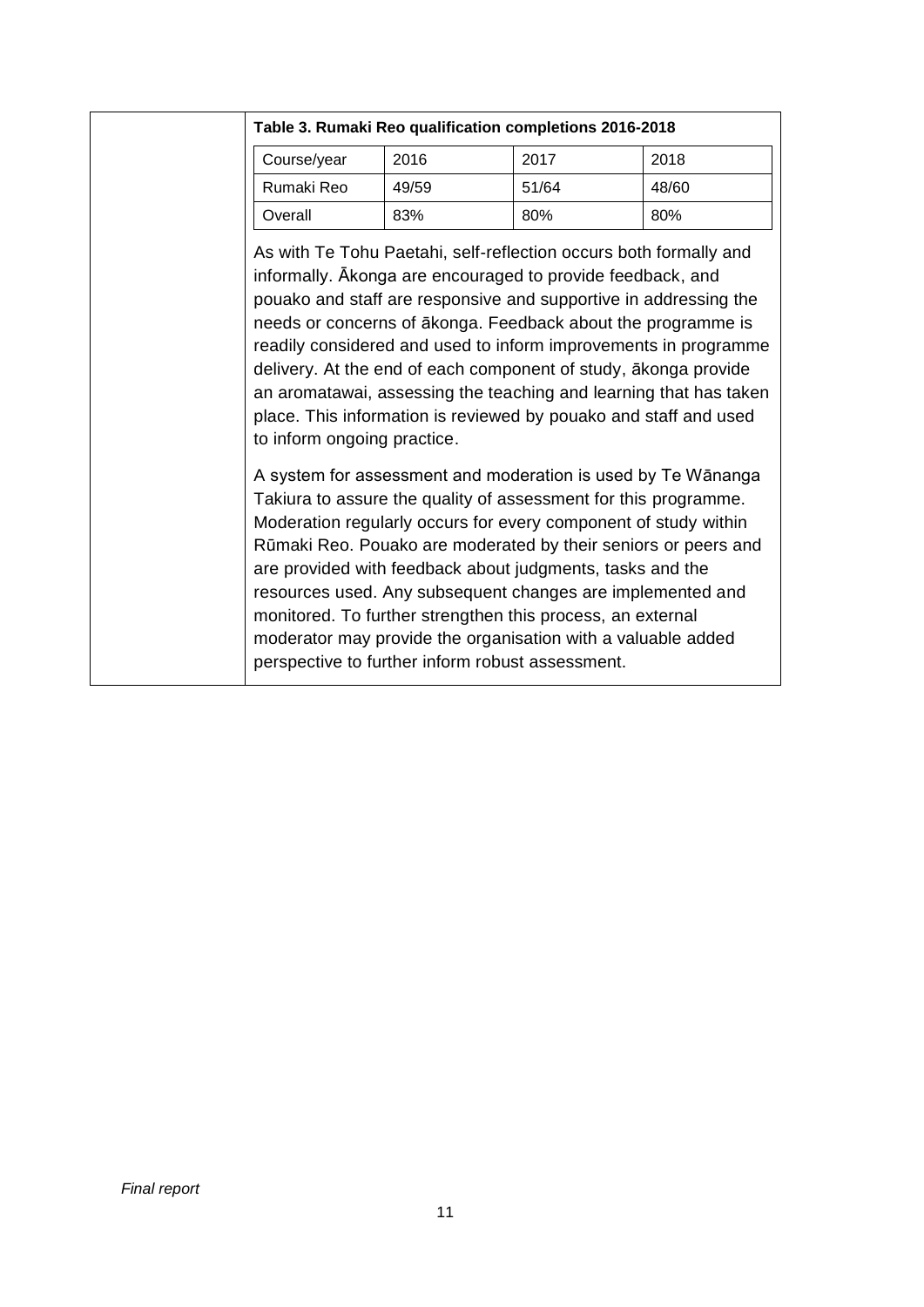### Recommendations

NZQA recommends that Te Wānanga Takiura consider:

- 1. Developing a plan and system to ensure a shared understanding and responsibility by governance and management of the PTE's activities, to guide discussions and decisions for the PTE.
- 2. Engaging an assessment expert to regularly moderate assessment for Te Wānanga Takiura, to further strengthen the system for moderation.

#### **Requirements**

There are no requirements arising from the external evaluation and review.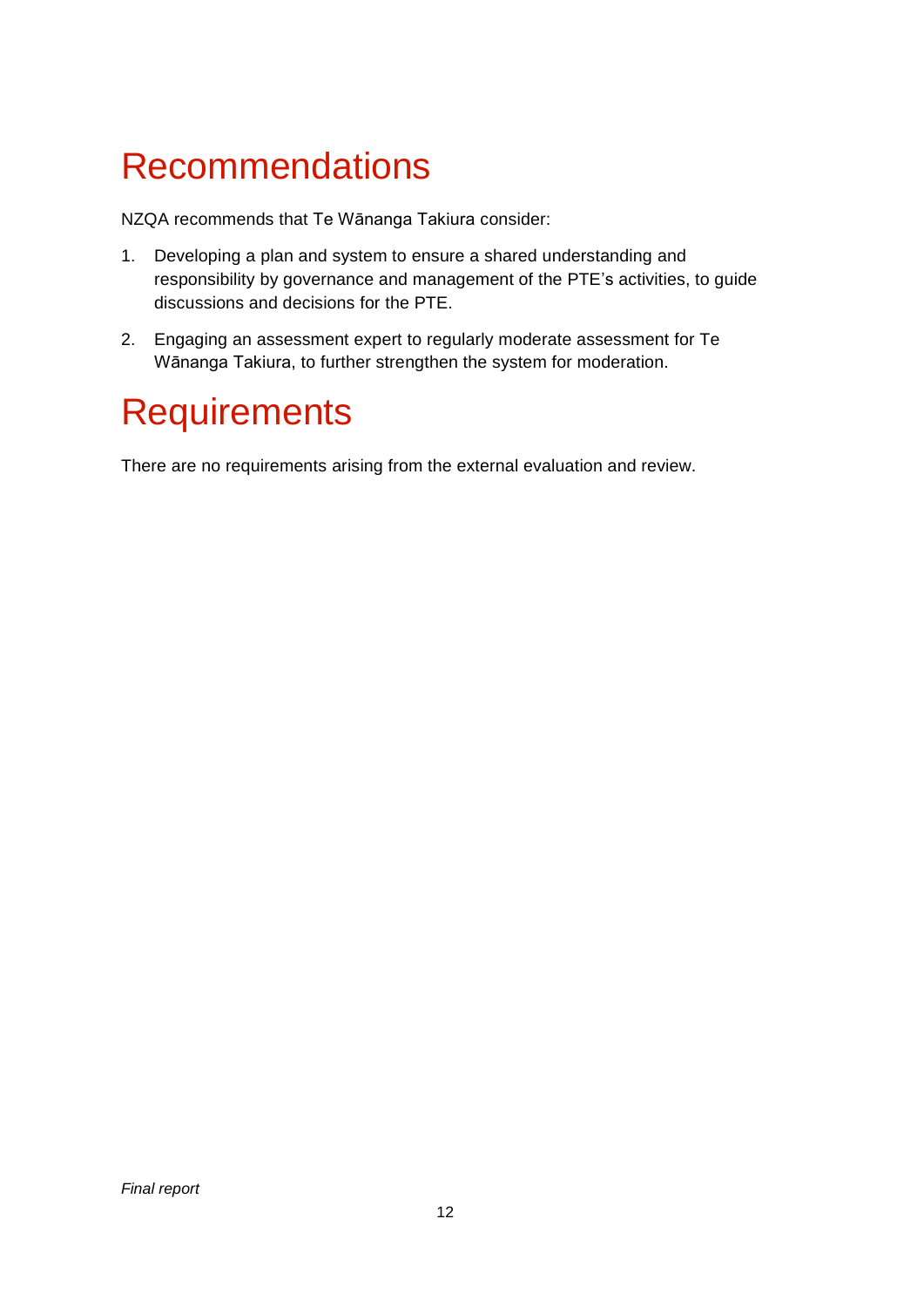# Appendix

#### Conduct of external evaluation and review

*All external evaluation and reviews are conducted in accordance with NZQA's published rules. The methodology used is described in the web document [https://www.nzqa.govt.nz/providers-partners/external-evaluation-and-review/.](https://www.nzqa.govt.nz/providers-partners/external-evaluation-and-review/) The TEO has an opportunity to comment on the accuracy of this report, and any submissions received are fully considered by NZQA before finalising the report.*

#### *Disclaimer*

*The findings in this report have been reached by means of a standard evaluative process. They are based on a representative selection of focus areas, and a sample of supporting information provided by the TEO under review or independently accessed by NZQA. As such, the report's findings offer a guide to the relative quality of the TEO at the time of the EER, in the light of the known evidence, and the likelihood that this level of quality will continue.* 

*For the same reason, these findings are always limited in scope. They are derived from selections and samples evaluated at a point in time. The supporting methodology is not designed to:*

- *Identify organisational fraud<sup>1</sup>*
- *Provide comprehensive coverage of all programmes within a TEO, or of all relevant evidence sources*
- *Predict the outcome of other reviews of the same TEO which, by posing different questions or examining different information, could reasonably arrive at different conclusions.*

<sup>-</sup><sup>1</sup> NZQA and the Tertiary Education Commission (TEC) comprehensively monitor risk in the tertiary education sector through a range of other mechanisms. When fraud, or any other serious risk factor, has been confirmed, corrective action is taken as a matter of urgency.